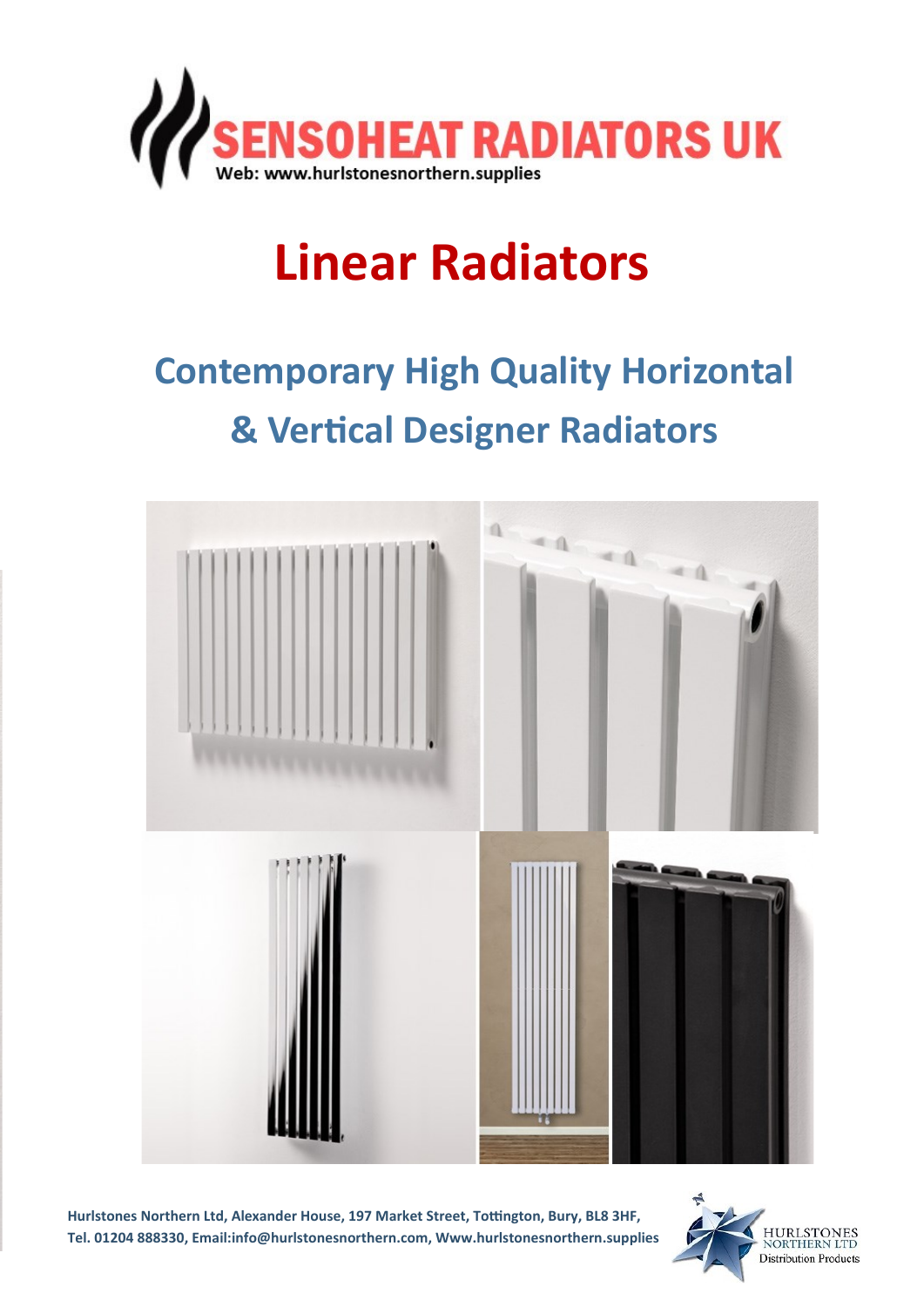### **Linear Radiators**

**High Quality Horizontal & Vertical Contemporary Designer Radiators will add a stunning focal point that also delivers on heat output make them the perfect choice for any modern living room or office.**

#### **Benefits**

- Linear Horizontal is in 600mm height with a range of 13 widths and double tubed giving extra heat outputs.
- Linear Vertical is in 1500mm, 1800mm and 2000mm heights and a range of 3 widths in both Single and Double tubing.
- Perfect for New Builds or refurbishments
- 5 Year guarantee, against failure due to material or manufacture defect.
- Available in RAL 9016 White, prices also available on request for Black, Charcoal Grey and Chrome.

#### **SensoHeat Service & Commitment**

At SensoHeat we are proud of our top quality products and are committed to provide the best quality of service to our customers from our highly trained dedicated team**.**





#### **Outputs**

The outputs quote in this brochure are based on mean water temperature of 80°C and a room temperature of 20°C (Delta T 60°C) or a mean water temperature of 70° C and a room temperature of 20°C (Delta  $T$  50 $^{\circ}$ C).

For other operating conditions apply the corrections factors below (apply to Delta T 60°C only)

| $5^{\circ}$ C  |  | 0.046 30°C 0.432 55°C 0.898      |                       |  |
|----------------|--|----------------------------------|-----------------------|--|
|                |  | 10°C 0.108 35°C 0.512 60°C 1.000 |                       |  |
| $15^{\circ}$ C |  |                                  |                       |  |
| $20^{\circ}$ C |  | 0.256 45°C 0.700 70°C 1.211      |                       |  |
| $25^{\circ}$ C |  | $0.338$ 50 $^{\circ}$ C 0.798    | $175^{\circ}$ C 1.319 |  |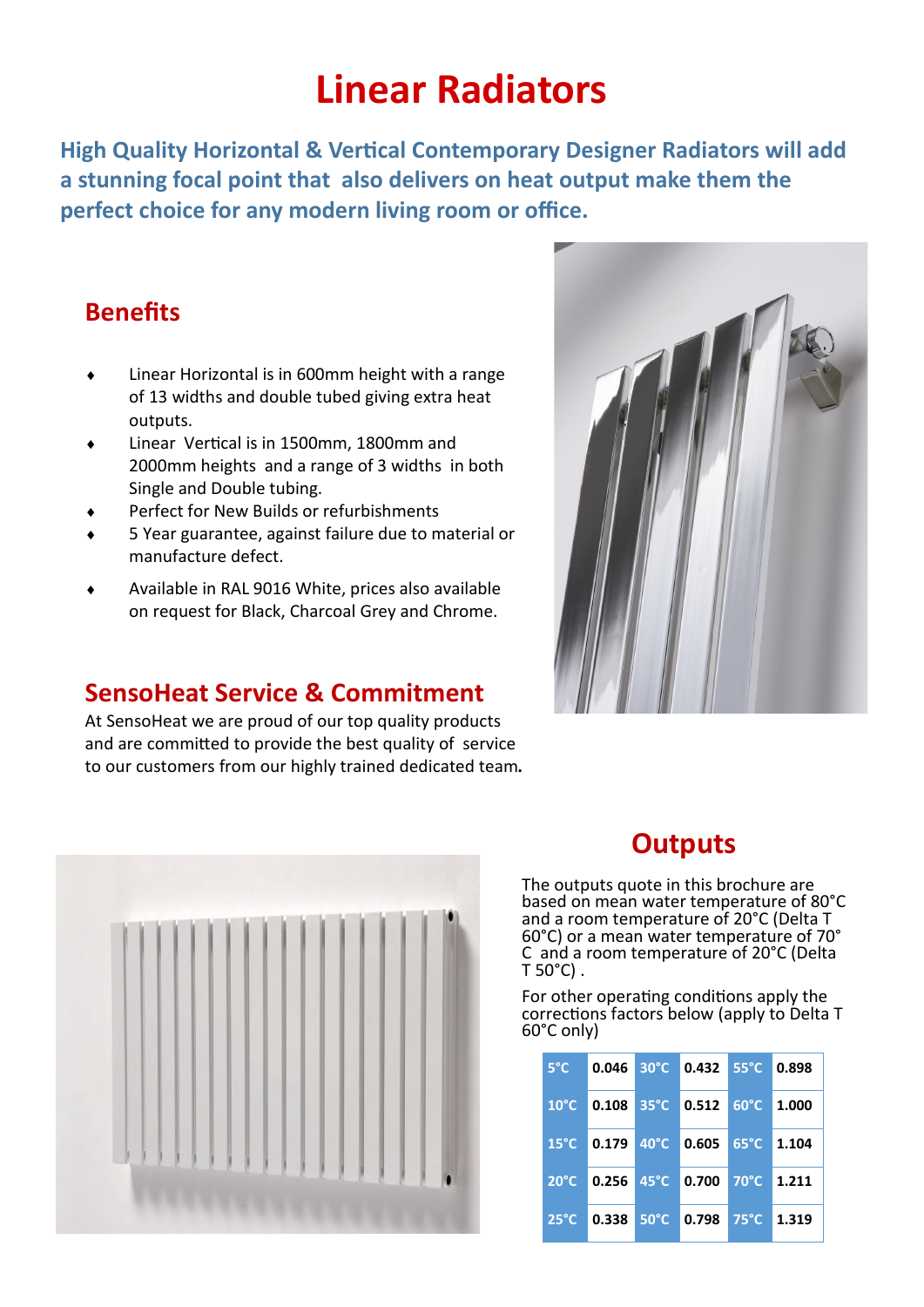### **Linear Horizontal Technical Information**

|                |       |          |             | LD = Double Panel / Double Convector |                |                       |  |
|----------------|-------|----------|-------------|--------------------------------------|----------------|-----------------------|--|
| Height         | Width |          |             | <b>SensoHeat</b>                     | Output         | Output                |  |
| <b>MM/INCH</b> | ΜМ    | $\prime$ | <b>INCH</b> | Code                                 | $\Delta$ T50°C | $\Delta T60^{\circ}C$ |  |
| 600 / 24"      | 321   | $\prime$ | 12.6"       | <b>LND632</b>                        | 547            | 686                   |  |
|                | 427   | $\prime$ | 16.8"       | <b>LND642</b>                        | 730            | 914                   |  |
|                | 533   | $\prime$ | 20.9"       | <b>LND653</b>                        | 912            | 1143                  |  |
|                | 639   | $\prime$ | 25.1"       | <b>LND663</b>                        | 1094           | 1371                  |  |
|                | 745   | $\prime$ | 29.3"       | <b>LND674</b>                        | 1277           | 1600                  |  |
|                | 851   | I        | 33.5"       | <b>LND685</b>                        | 1459           | 1829                  |  |
|                | 957   | $\prime$ | 37.6"       | <b>LND695</b>                        | 1642           | 2057                  |  |
|                | 1063  | $\prime$ | 41.8"       | <b>LND610</b>                        | 1824           | 2286                  |  |
|                | 1222  | $\prime$ | 48.1"       | <b>LND612</b>                        | 2098           | 2629                  |  |
|                | 1434  | $\prime$ | 56.5"       | <b>LND614</b>                        | 2463           | 3086                  |  |
|                | 1646  | $\prime$ | 64.8"       | <b>LND616</b>                        | 2827           | 3543                  |  |
|                | 1858  | T        | 73.1"       | <b>LND618</b>                        | 3192           | 4000                  |  |
|                | 2017  | $\prime$ | 79.4"       | <b>LND620</b>                        | 3465           | 4342                  |  |

**MS** Material

97

 $\sqrt{1}$  6 Working<br>Pressure

95°C Working<br>Temp.

C Closed<br>System

 $H$ Mount<br>Pos. 5 YEARS Warranty





36  $\overline{\widetilde{\mathsf{z}}}$ 66

**LND Side View**

**LND Top View**